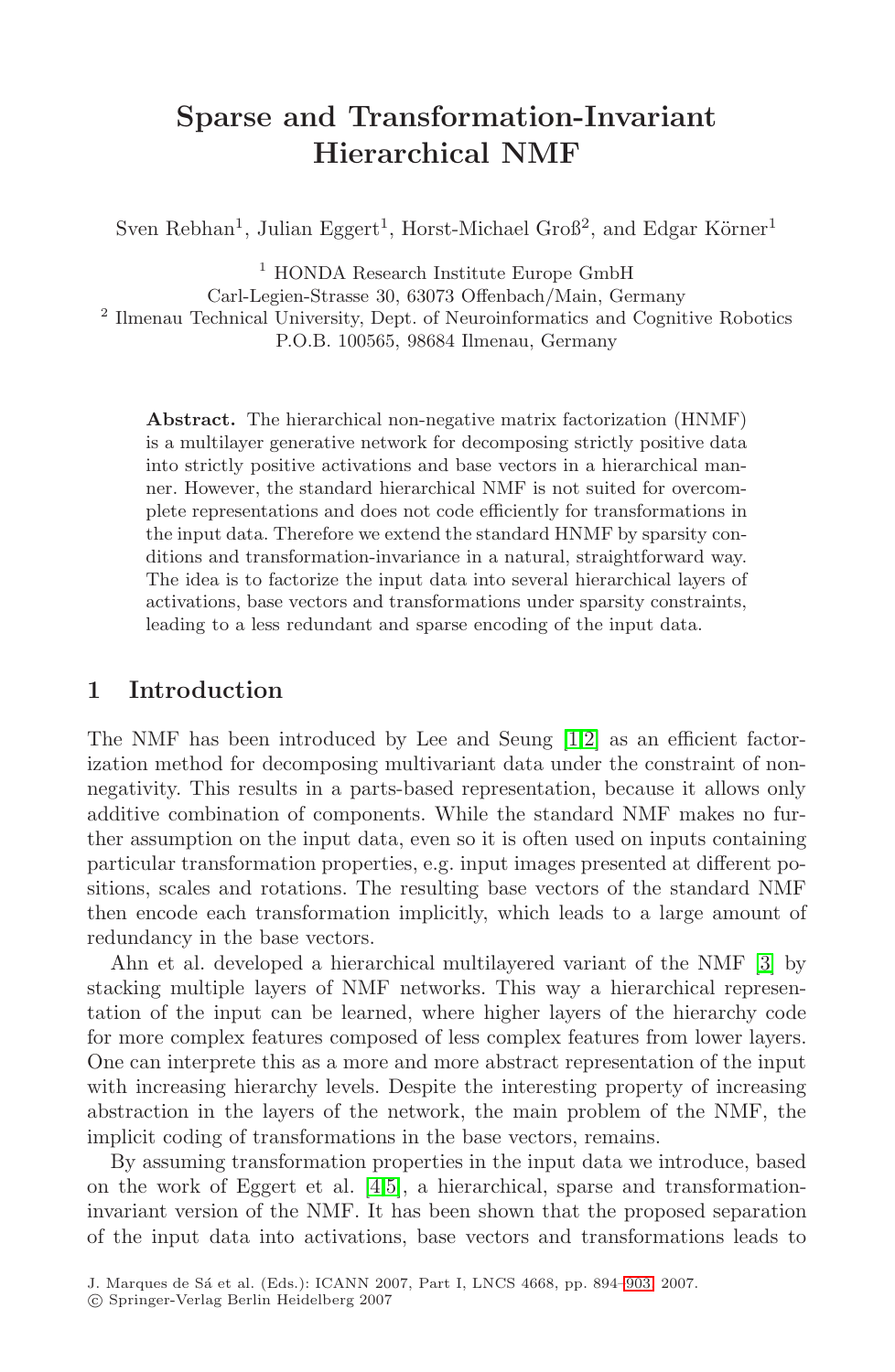a sparser and less redundant representation of the input than in the standard NMF. Extending the approach of Eggert et al. in a hierarchical way, we combine the advantage of sparsity and reduced redundancy in the representation with the advantage of growing abstraction in the hierarchical network of Ahn et al.

In Sect. 2 we extend the energy term formulations of [4,5] and derive the update rules for the activations and base vectors. Afterwards we discuss two possible update schemes in Sect. 2.3 and finally present simulation results using the new algorithm in Sect. 3. A short discussion finalizes the paper.

## **2 Hierarchical Extension to the Sparse, Transformation-Invariant NMF Framework**

#### **2.1 Sparse and Transformation-Invariant NMF**

First we look at the sparse and transformation-invariant NMF, which serves as the base for our hierarchical extension. The energy term of the sparse and transformation-invariant NMF is defined as the Euclidian distance between the *i*-th input  $V_i$  and its reconstruction  $\mathbf{R}_i$  plus the sparsity term  $\lambda_H \cdot g_H(H)$ 

$$
F(H, \hat{W}) = \frac{1}{2} \sum_{i} \left| \left| \mathbf{V}_{i} - \mathbf{R}_{i} \right| \right|^{2} + \lambda_{H} \cdot g_{H} \left( H \right)
$$
 (1)

where  $g_H(H)$  is a sparsity function and  $\lambda_H$  is used to control the sparsity in the activations  $H_i$ . The reconstruction  $\mathbf{R}_i$  itself is gained by linearly overlapping the normalized base vectors  $\hat{\mathbf{W}}_i$  transformed by the operators  $T^m$ , weighted by the activation  $H_i^{j,m}$ 

$$
\mathbf{R}_{i} = \sum_{j} \sum_{m} H_{i}^{j,m} T^{m} \hat{\mathbf{W}}_{j} .
$$
 (2)

To avoid the scaling problem described in [4] the base vectors have to be normalized. Now one can calculate the derivation of the energy function with respect to  $H_i^{j,m}$  and  $\mathbf{W}_j$  and update them according to the standard NMF update rules:

- 1. Calculate the reconstruction  $\mathbf{R}_i$  according to (2).
- 2. Update the activations according to  $<sup>1</sup>$ </sup>

$$
H_i^{j,m} \leftarrow H_i^{j,m} \odot \frac{\left(T^m \hat{\mathbf{W}}_j\right)^T \mathbf{V}_i}{\left(T^m \hat{\mathbf{W}}_j\right)^T \mathbf{R}_i + \lambda_H \cdot g'_H \left(H_i^{j,m}\right)} . \tag{3}
$$

- 3. Calculate the reconstruction  $\mathbf{R}_i$  using the new activations according to (2).
- 4. Update the non-transformed base vectors according to

$$
\mathbf{W}_{j} \leftarrow \mathbf{W}_{j} \odot \frac{\sum\limits_{m} \left[ \left(T^{m}\right)^{T} V\left(\mathbf{H}^{j,m}\right)^{T} + \left[ \left(\hat{\mathbf{W}}_{j}\right)^{T} \left(T^{m}\right)^{T} R\left(\mathbf{H}^{j,m}\right)^{T} \right] \nabla_{\mathbf{W}_{j}} \left(\hat{\mathbf{W}}_{j}\right) \right]}{\sum\limits_{m} \left[ \left(T^{m}\right)^{T} R\left(\mathbf{H}^{j,m}\right)^{T} + \left[ \left(\hat{\mathbf{W}}_{j}\right)^{T} \left(T^{m}\right)^{T} V\left(\mathbf{H}^{j,m}\right)^{T} \right] \nabla_{\mathbf{W}_{j}} \left(\hat{\mathbf{W}}_{j}\right) \right]}.
$$
\n(4)

<sup>1</sup> Where  $\odot$  denotes componentwise multiplication as  $\mathbf{C} = \mathbf{A} \odot \mathbf{B} := C_i = A_i \cdot B_i$ ,  $\forall i$ .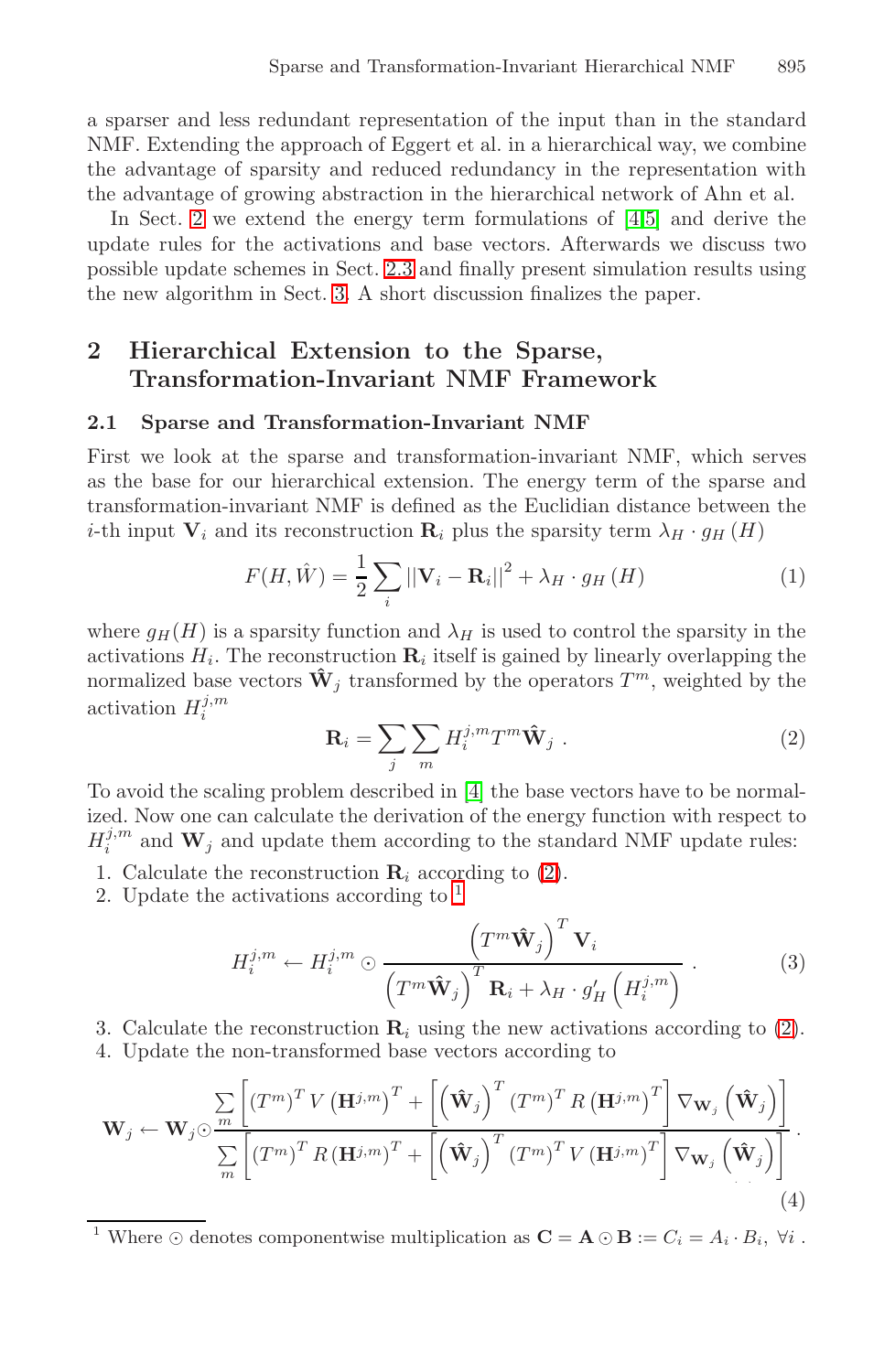#### 5. Return to 1 until convergence.

The terms for updating the activations and base vectors can be found in [4], in addition the transformation matrix  $T<sup>m</sup>$  from [5] is already included to make the sparse NMF transformation-invariant. Based on the update rules above we formulate the hierarchical energy equation and the corresponding update rules.

#### **2.2 Sparse and Transformation-Invariant Hierarchical NMF**

The sparse and transformation-invariant HNMF can be seen, similar as suggested in [3], as a network composed of multiple sparse and transformation-invariant NMF layers. This leads to the following Euclidian energy formulation<sup>2</sup>:

$$
F(H^{(L)}, W^{(1)}, \dots, W^{(L)}) = \frac{1}{2} \sum_{i} \left| \left| \mathbf{V}_{i} - R_{i}^{(1)} \right| \right|^{2}, \tag{5}
$$

where L denotes the topmost layer of the network. The reconstruction  $R^{(l)}$  of the layer l in the hierarchy serves as the activation of the layer  $(l-1)$  and is calculated according to the transformation-invariant NMF

$$
\mathbf{R}_{i}^{(l),m_{l-1}} := \mathbf{H}_{i}^{(l-1),m_{l-1}} = \sum_{m_{l}} \mathbf{H}_{i}^{(l),m_{l}} T^{(l),m_{l}} W^{(l),m_{l-1}} . \tag{6}
$$

This recursive definition reveals that the reconstruction of the input data depends only on the highest layer activations  $H^{(L)}$  and all base vectors. Having a closer look at (6) we see that the transformation information  $m_{l-1}$  is propagated down the hierarchy.

As [5] shows, sparsity is absolutely necessary in a transformation-invariant NMF network to avoid trivial solutions for the base vectors. Therefore we have to include at least sparsity in the activations. In contrast to the activations of all other layers, which are defined through down-propagation, the activations  $H^{(L)}$ are independent. The extended energy formulation reads as

$$
F = \frac{1}{2} \sum_{i} \left| \left| \mathbf{V}_{i} - R_{i}^{(1)} \right| \right|^{2} + \lambda_{H} \cdot g_{H} \left( H^{(L)} \right) . \tag{7}
$$

This step additionally requires the normalization of all base vectors  $\hat{W}^{(1)}$ ,  $\ldots, \hat{W}^{(L)}$ . We choose the normalization function for the base vectors as

$$
\hat{\mathbf{W}}_{j_l}^{(l),m_{l-1}} = \frac{\mathbf{W}_{j_l}^{(l),m_{l-1}}}{\sum_{a} \sum_{b} W_{j_l}^{(l),a,b}} , \qquad (8)
$$

which normalizes the length of each base vector to one. This leads to

$$
\mathbf{R}_{i}^{(l),m_{l-1}} := \mathbf{H}_{i}^{(l-1),m_{l-1}} = \sum_{m_{l}} \mathbf{H}_{i}^{(l),m_{l}} T^{(l),m_{l}} \hat{W}^{(l),m_{l-1}} . \tag{9}
$$

 $<sup>2</sup>$  Denoted as F from now on for convenience.</sup>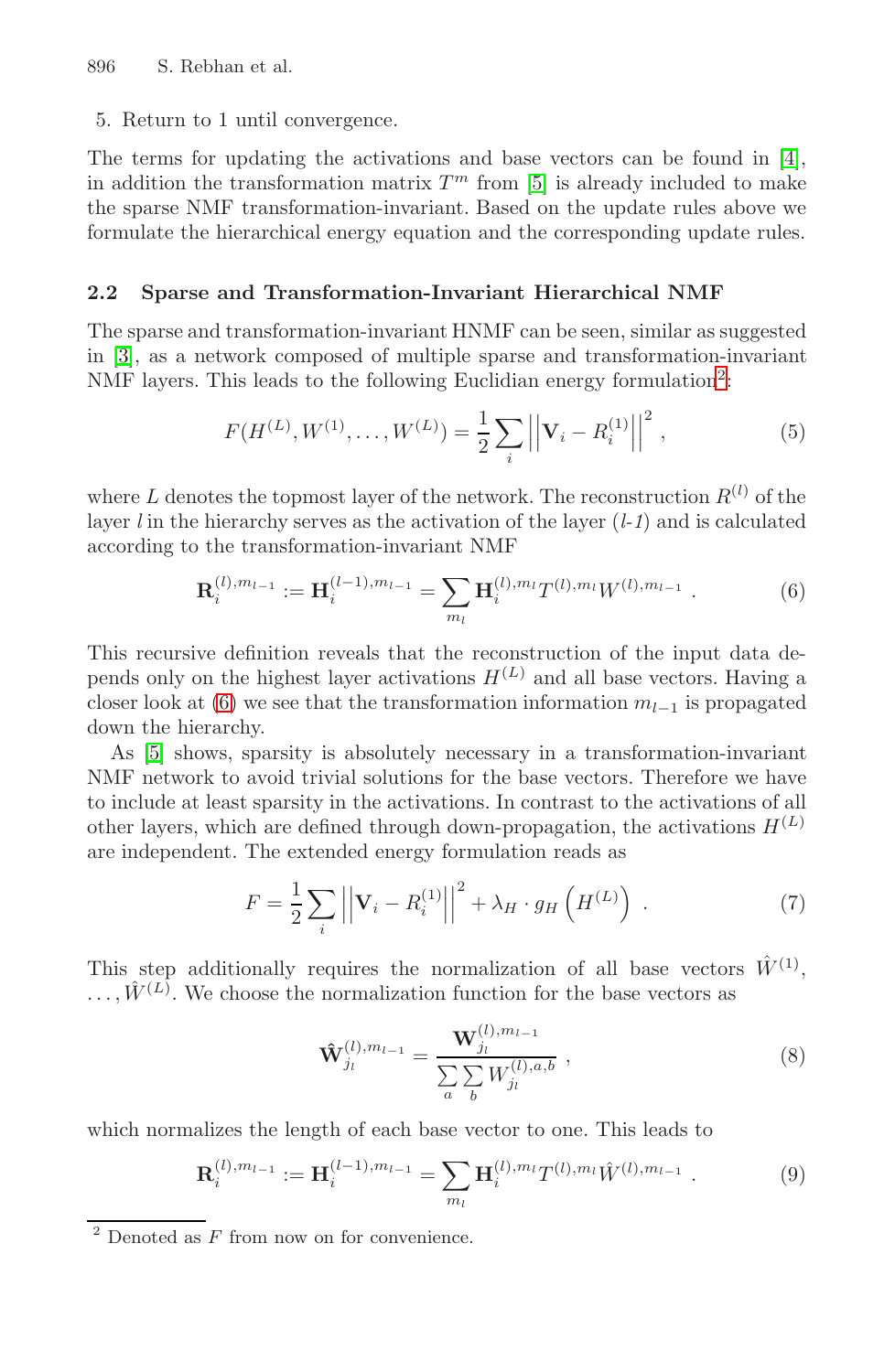To be able to control the arrangement in the base vectors it is useful to include sparsity in the base vectors as well. Therefore we add another sparsity term to the energy function, which is now composed of three elements

$$
F = \frac{1}{2} \underbrace{\sum_{i} ||\mathbf{V}_{i} - R_{i}^{(1)}||^{2}}_{\text{Reconstruction error}} + \underbrace{\lambda_{H} \cdot g_{H} \left( H^{(L)} \right)}_{\text{Activation sparsity}} + \underbrace{\sum_{l} \lambda_{W}^{(l)} \cdot g_{W} \left( \hat{W}^{(l)} \right)}_{\text{Base vector sparsity}}.
$$
 (10)

The sparsity terms for the activations and base vectors are chosen as

$$
g_H\left(H^{(L)}\right) = \sum_{i} \sum_{j_L} \sum_{m_L} H_i^{(L), j_L, m_L}
$$
 (11)

$$
g_W\left(\hat{W}^{(l)}\right) = \sum_{j_l} \sum_{j_{l-1}} \sum_{m_{l-1}} \hat{W}_{j_l}^{(l), j_{l-1}, m_{l-1}} . \tag{12}
$$

Starting from the functions above we calculate the gradients with respect to the activations  $H^{(L)}$  and base vectors  $W^{(l)}$ .

In order to formulate the multiplicative update rule we split the remaining two gradient terms into the positive part  $\nabla^+$  and the negative part  $\nabla^{-}$ .<sup>3</sup> For the highest layer activations we get the following update rule

$$
\mathbf{H}_{i}^{(L),m_{L}} \leftarrow \mathbf{H}_{i}^{(L),m_{L}} \odot \frac{\sum_{m_{L-1}} \left(T^{(L),m_{L}}\hat{W}^{(L),m_{L-1}}\right)^{T} \mathbf{V}_{i}^{(L),m_{L-1}}}{\sum_{m_{L-1}} \left(T^{(L),m_{L}}\hat{W}^{(L),m_{L-1}}\right)^{T} \mathbf{R}_{i}^{(L),m_{L-1}} + \lambda_{H}}
$$
(13)

with the substitutions

$$
\mathbf{V}_{i}^{(l+1),m_{l}} = \sum_{m_{l-1}} \left( T^{(l),m_{l}} \hat{W}^{(l),m_{l-1}} \right)^{T} \mathbf{V}_{i}^{(l),m_{l-1}} \tag{14}
$$

$$
\mathbf{R}_{i}^{(l+1),m_{l}} = \sum_{m_{l-1}} \left( T^{(l),m_{l}} \hat{W}^{(l),m_{l-1}} \right)^{T} \mathbf{R}_{i}^{(l),m_{l-1}} . \tag{15}
$$

The reconstruction error is propagated from the bottom to the top layer of the hierarchy and is then used to adjust the activations of the highest layer. The sparsity term itself is an additional constraint which is independent of the reconstruction quality of the network. As a consequence the sparse and transformationinvariant HNMF network has to find a tradeoff between reconstruction quality and sparsity, controlled by the sparsity parameter  $\lambda_H$ .

Performing the same steps for the gradient with respect to  $W^{(l)}$ , we get

$$
\mathbf{W}_{j_l}^{(l),m_{l-1}} \leftarrow \mathbf{W}_{j_l}^{(l),m_{l-1}} \odot \frac{\nabla_{W^{(l)}}^{\top} F}{\nabla_{W^{(l)}}^{\top} F} \,. \tag{16}
$$

<sup>&</sup>lt;sup>3</sup> This is possible due to the non-negative character of all elements in the equation.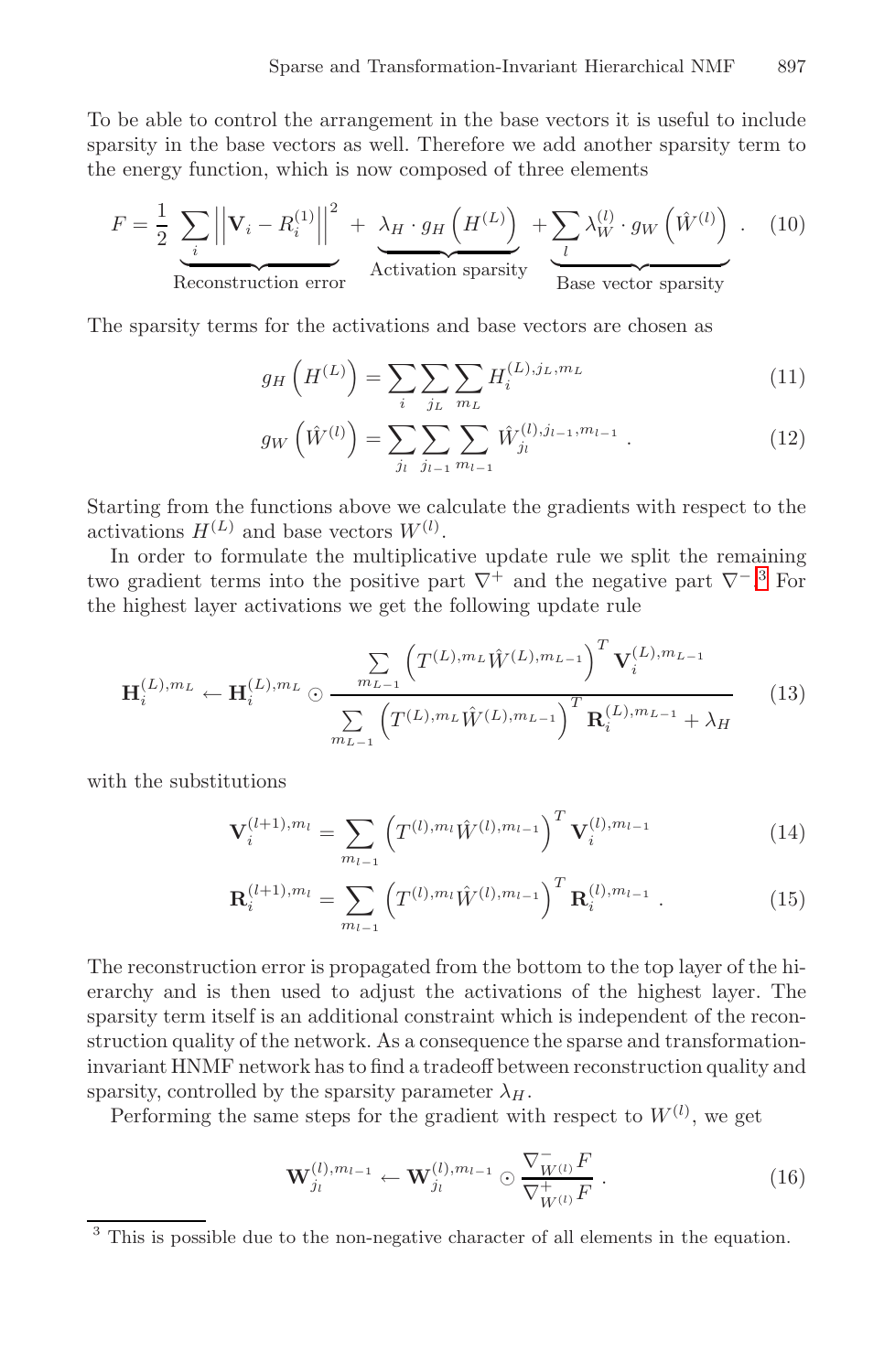The gradient of the sparsity term  $g_H\left(H^{(L)}\right)$  for the highest layer activations is zero, because  $H^{(L)}$  is independent of the base vectors. For the two parts of the gradient of (16) we get

$$
\nabla_{W^{(l)}}^{-} F = \mathbf{W} \mathbf{v}_{j_l}^{(l), m_{l-1}} + \sum_{k} \left[ \left( \hat{\mathbf{W}}_{j_l}^{(l), k} \right)^T \left[ \mathbf{W} \mathbf{R}_{j_l}^{(l), k} + \lambda_W^{(l)} \right] \right] \hat{\mathbf{W}}_{j_l}^{(l), m_{l-1}} \tag{17}
$$

$$
\nabla_{W^{(l)}}^+ F = \mathbf{W}_{\mathbf{R}_{j_l}}^{(l),m_{l-1}} + \sum_k \left[ \left( \hat{\mathbf{W}}_{j_l}^{(l),k} \right)^T \mathbf{W}_{\mathbf{V}_{j_l}}^{(l),k} \right] \hat{\mathbf{W}}_{j_l}^{(l),m_{l-1}} + \lambda_W^{(l)} \qquad (18)
$$

with the substitutions

$$
\mathbf{W}_{\mathbf{R}_{j_l}}^{(l),m_{l-1}} = \sum_{m_l} \left[ \left( T^{(l),m_l} \right)^T R^{(l),m_{l-1}} \left( \mathbf{H}^{(l),j_l,m_l} \right)^T \right] \tag{19}
$$

$$
\mathbf{W}_{\mathbf{V}_{j_l}}^{(l),m_{l-1}} = \sum_{m_l} \left[ \left( T^{(l),m_l} \right)^T V^{(l),m_{l-1}} \left( \mathbf{H}^{(l),j_l,m_l} \right)^T \right]. \tag{20}
$$

Similar to the substitutions for the activations we see an upwards propagation of the reconstruction error. The sparsity constraint on the base vectors, controlled by the parameter  $\lambda_W^{(l)}$ , can also be seen in the update function (17) and (18). The normalization of the base vectors which is required by the sparsity in the activations leads to an additional term in the update rule for  $W^{(l)}$ .

In the next section we discuss two possible update schemes, starting from the update rules  $(13)$  to  $(20)$ .

#### **2.3 Possible Update Schemes**

With the extension of the NMF to a hierarchical network new possibilities to update the whole network come along.

- 1. Update the network by iterating layer by layer
- 2. Update the whole network by propagating through all layers

In the following we discuss the pro and contra of the two methods.

#### **Update Network Layer by Layer**

In this scheme each layer is learned separately, beginning from the lowest layer, as shown in Fig. 1a. The goal is to reconstruct the activations of the layer below as a linear combination of base vectors. Afterwards the layer above is adapted and so on. This means that the activations of each layer are adapted sequentially and are therefore mutually independent. In this sense you get a stack of separate transformation-invariant, sparse NMF networks. A big advantage of this independent relaxation is the fact that all parameters of one layer are independent from the parameters of the other layers, which makes the parameter setting much easier. Another advantage is the extensibility of the framework. After the convergence of the network you can add another layer on top of the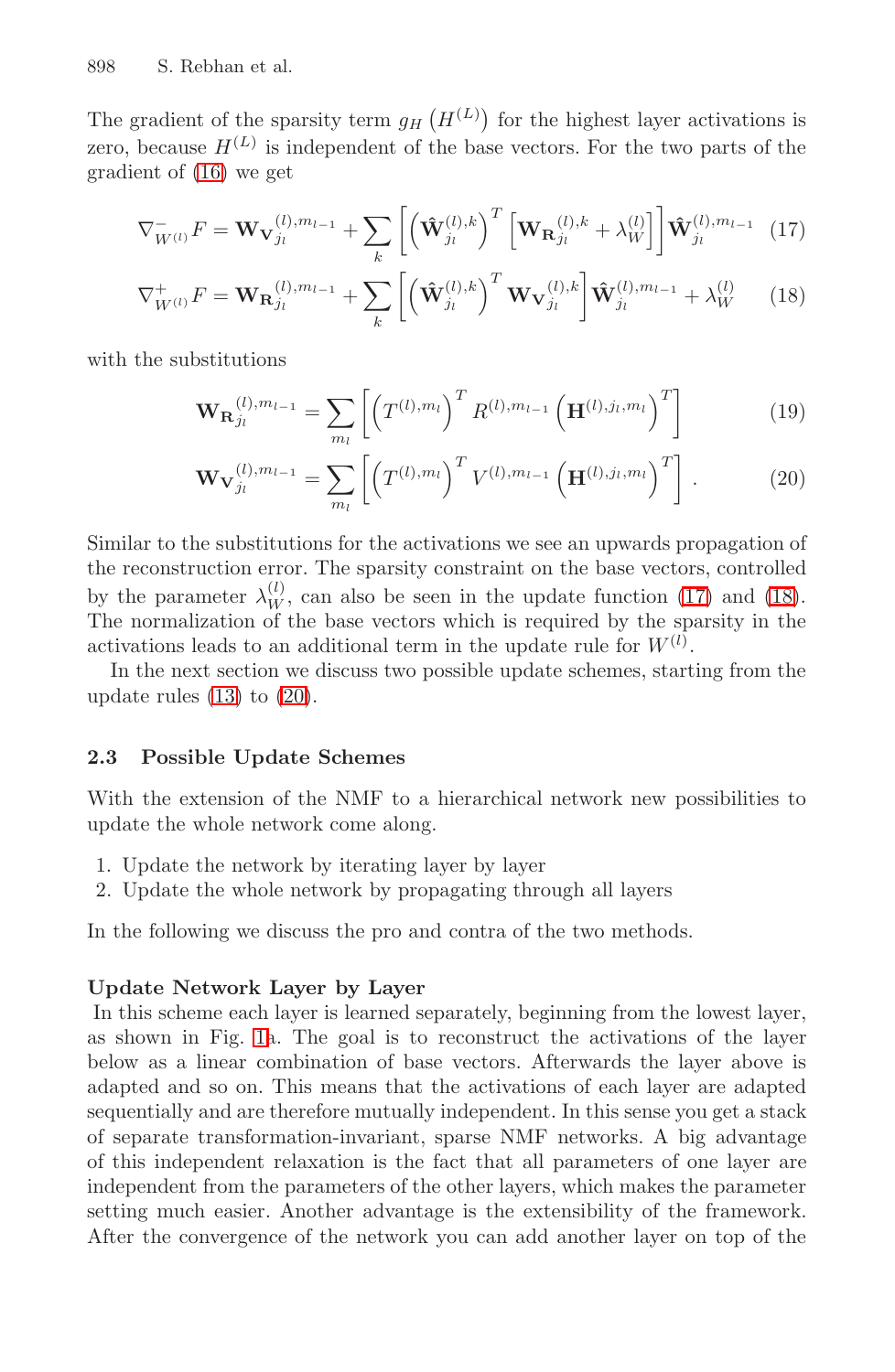

**Fig. 1.** The graphics above show two possible update sequences for the HNMF. a) In this scheme each layer is iterated independently. First 1-4 is iterated until convergence, then 5-8 is iterated, trying to reconstruct  $H_1$ .

b) In this scheme the whole network is iterated in a combined manner by first calculating 1 followed by the reconstruction R, then 2, the reconstruction R, 3 and finally the reconstruction R until convergence.

existing layers and learn the new one. All other layers can be left untouched. The big disadvantage is that each layer only minimizes the local energy function on the activations of the lower layer. This leads to a smaller number of minima in the energy function, but has the disadvantage that in most cases the global minimum of the whole network is not found (see [3]).

#### **Update Network as a Whole**

Contrary to the independent relaxation, in this scheme we learn the base vectors and the highest layer activations simultaneously as shown in Fig. 1b. The sequence of updating is the following:

- 1. Calculate the reconstruction of the lowest layer by propagating down the highest layer activations through the base vectors by applying (9) iteratively.
- 2. Propagate the reconstruction error between  $R^{(1)}$  and the input  $V^{(1)}$  to the highest layer using  $(14)$  and  $(15)$ .
- 3. Adapt the activations of the highest layer as described in (13).
- 4. Execute step 1 using the updated activations  $H^{(L)}$ .
- 5. Adapt the base vectors of the lowest layer  $W^{(1)}$  using (16).
- 6. Execute step 1 using the updated base vectors.
- 7. Propagate the reconstruction error between  $R^{(1)}$  and the input  $V^{(1)}$  to the next higher layer using (14) and (15).
- 8. Adapt the base vectors of the next higher layer  $W^{(l+1)}$  using (16).
- 9. Repeat step 6 to 8 until the base vectors of all layers are updated.
- 10. Repeat beginning with step 1 until convergence.

The advantage of this combined relaxation is the minimization of the overall energy function, which leads to a better reconstruction and a sparser representation. One drawback is the introduction of relations between the sparsity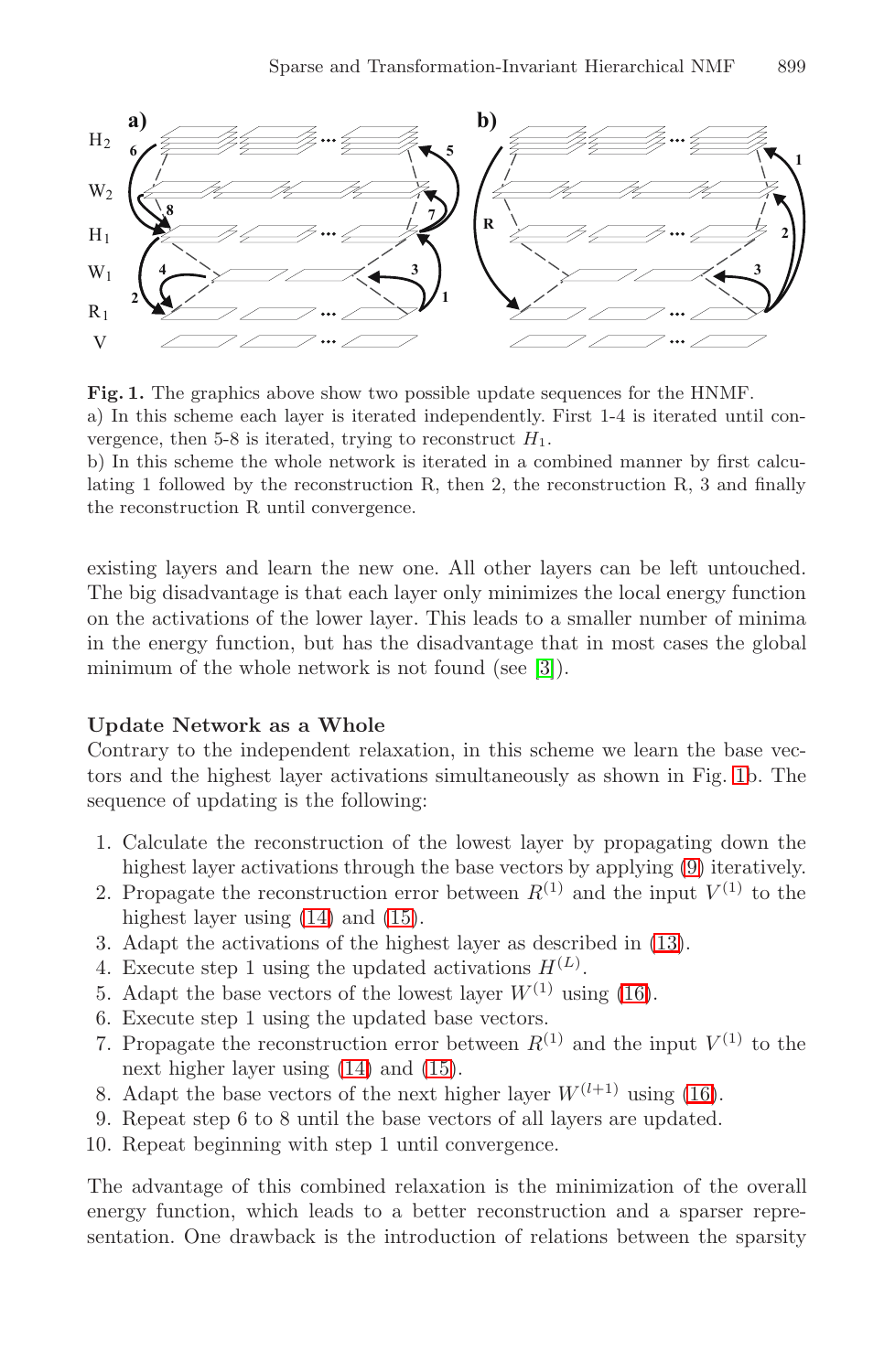parameters by combined relaxation, which makes the selection of the parameters more difficult. Because of the better reconstruction results, we choose the combined update scheme for the experiments we present in the next section.

## **3 Results**

For the following experiments we set up a two layer, sparse and **translationinvariant** hierarchical network. We use only translation for  $T^{(l)}$  because this transformation can be coded very efficiently using correlations. The learning of the base vectors is performed with the combined relaxation scheme discussed in Sect. 2.3. The used dataset (see examples in Fig. 2) consists of 162 bar images of 4x4 pixel size. Each of the images is a superposition of up to four horizontal and vertical bars. The horizontal bar can be applied at four different horizontal positions; the vertical bar at four different vertical positions. A complete overlap of two bars is not allowed.



**Fig. 2.** These are 24 examples for the input dataset, which consists of 162 images. Each image has a size of 4x4 pixel and is a superposition of horizontal and vertical bars.

The task for the network is to find a set of base vectors that encodes the input under a given sparsity constraint. In Fig. 3 the two lower layer base vectors of the translation-invariant, sparse HNMF network are shown. One can see that the network finds the two original bars (one horizontal, one vertical). Based on these vectors, the 64 upper layer base vectors compose more complex structures in order to satisfy the sparsity constraint.

Figure 4 shows the base vectors of the upper layer projected to the input space. The vectors themselves consist of very sparse, sporadic peaks. By increasing the sparsity constraint in the activations, the base vectors get more and more complex, whereas the sparsity in the base vectors leads to a reallocation of the information between the different layers. As a result, the sparsity settings for the network are essential to force a meaningful distribution of the information within the hierarchy.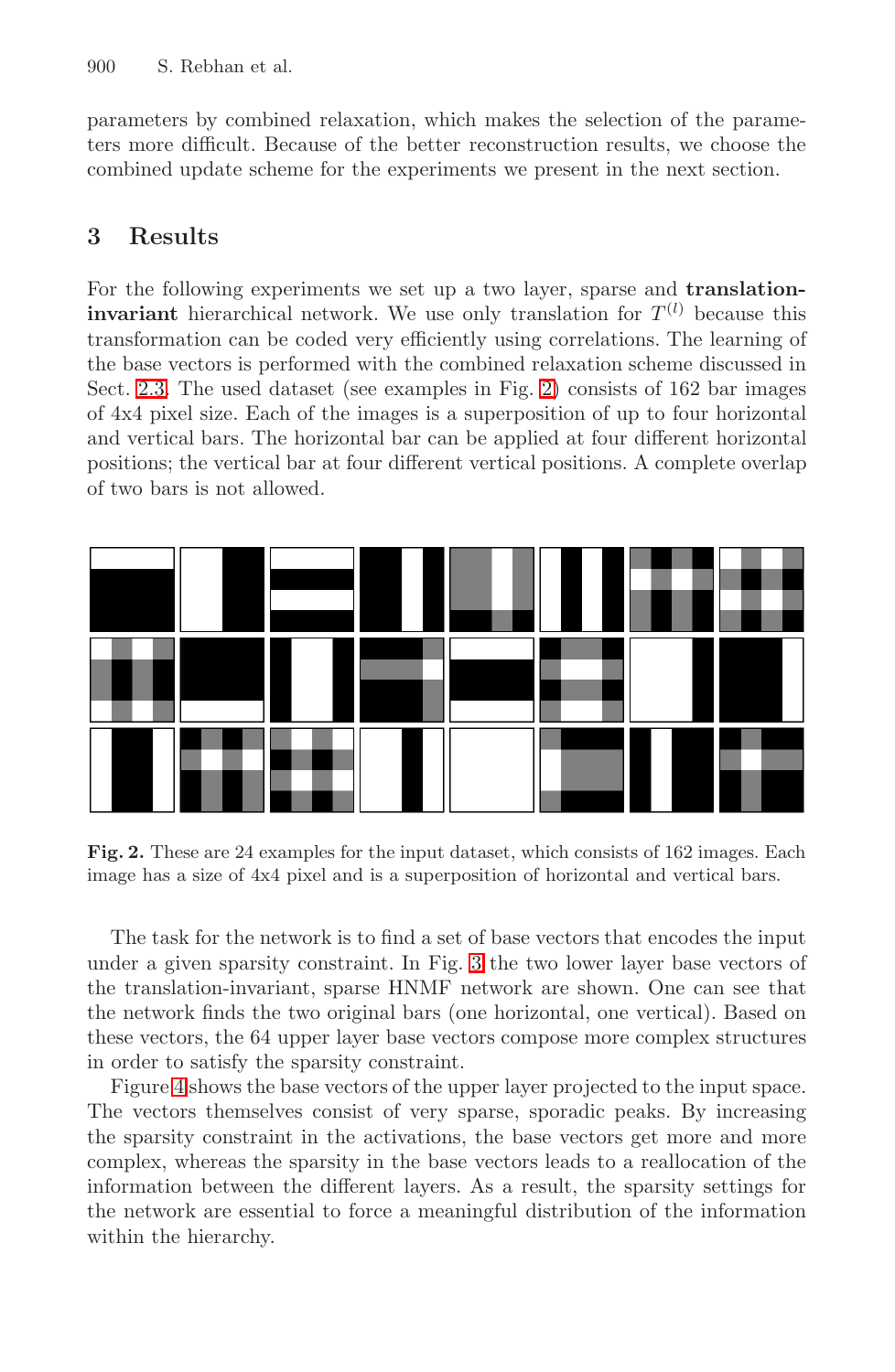

**Fig. 3.** Here the two base vectors of the lower layer, which are nearly perfect reconstructions of the original vectors, are shown



**Fig. 4.** This shows the 16 resulting base vectors of the upper layer projected into the input space. As you can see the set also contains the two vectors of the layer below.

If we have a look at the energy function depicted in Fig. 5 we see three phases in the relaxation process. In the first phase, which comprises the steps 0 to 380, the overall energy decreases very slowly. This is mainly a result of the reconstruction error optimization done by the network. As one can see clearly the minimization of the reconstruction error is taking place in the lower base vectors, because in this phase the higher layer vectors are not changed significantly. In the second phase, including the steps 380 to 600, a minimization of the sparsity penalization is taking place, where large changes in the higher layer base vectors can be seen. We can observe a reorganization in the HNMF network, where the information stored in the upper layer base vectors is transferred down to lower layer vectors. Along with the transfer of information, the base vectors in the upper layer get sparser. This has a major effect on the energy function. The following third phase, starting at step 600, is characterized by using the reorganized structure of the network to optimize both the reconstruction error and the sparsity. This is achieved by modifying the lower layer base vectors and the activations, leaving the upper layer base vectors mostly unchanged.

Through the whole relaxation process the energy function is steadily decreasing with a jump at the beginning of the reorganization phase. This leads to the conclusion that during the process the focus of what should be minimized is shifted between reconstruction and sparsity according to the chosen parameter set. When choosing extreme settings for the sparsity parameters the focus switches to sparsity maximization whereas the minimization of the reconstruction error does not play a role anymore and vice versa.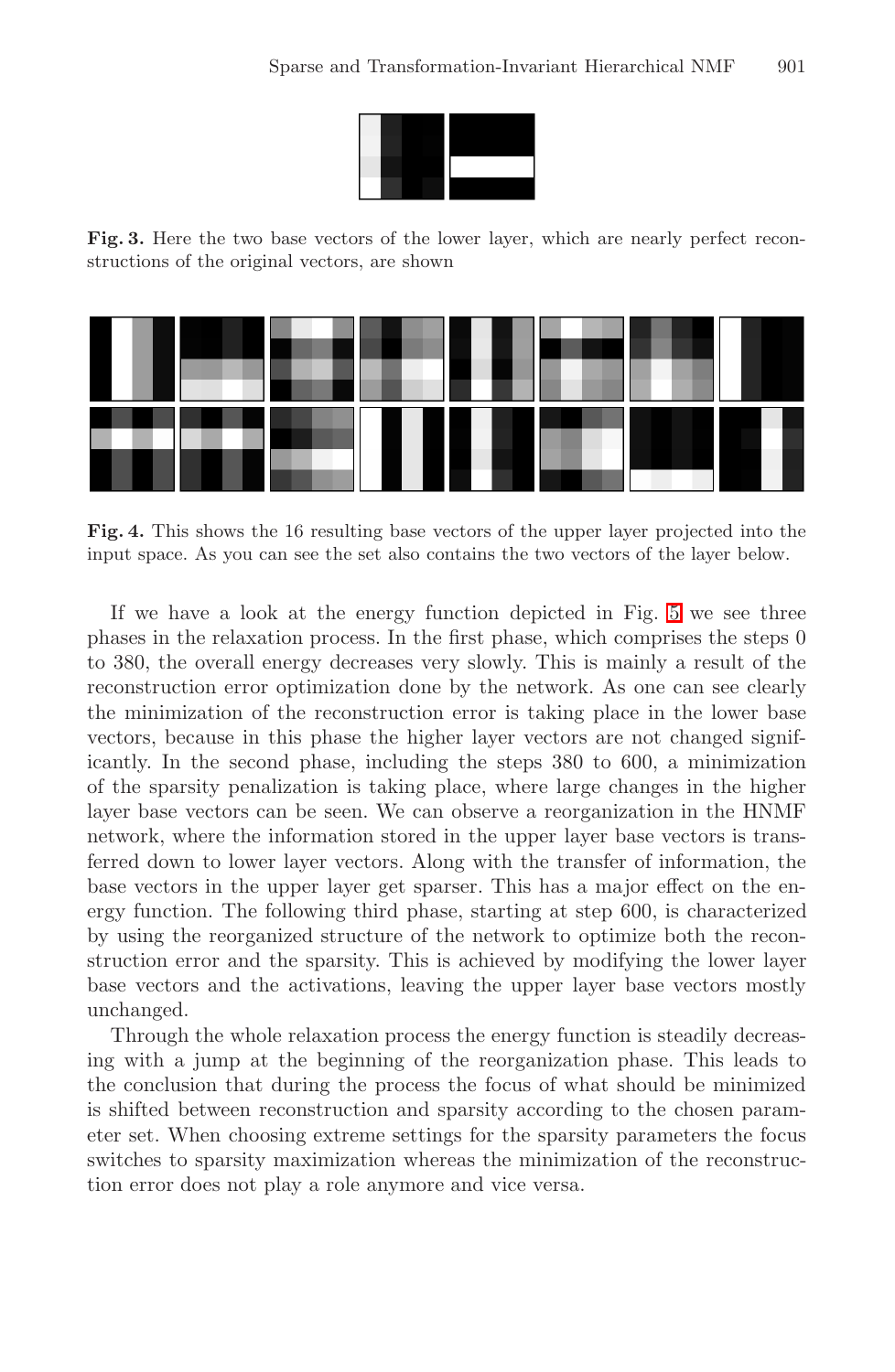

**Fig. 5.** These plots show the three phases of a two-layer HNMF network relaxation process for (from top to bottom) the energy function, the reconstruction error and the sparsity measure in the base vectors. The phases are: minimization of the reconstruction error, reorganization within the network to meet the sparsity constraint and the combined minimization of the reconstruction error and the sparsity penalization.